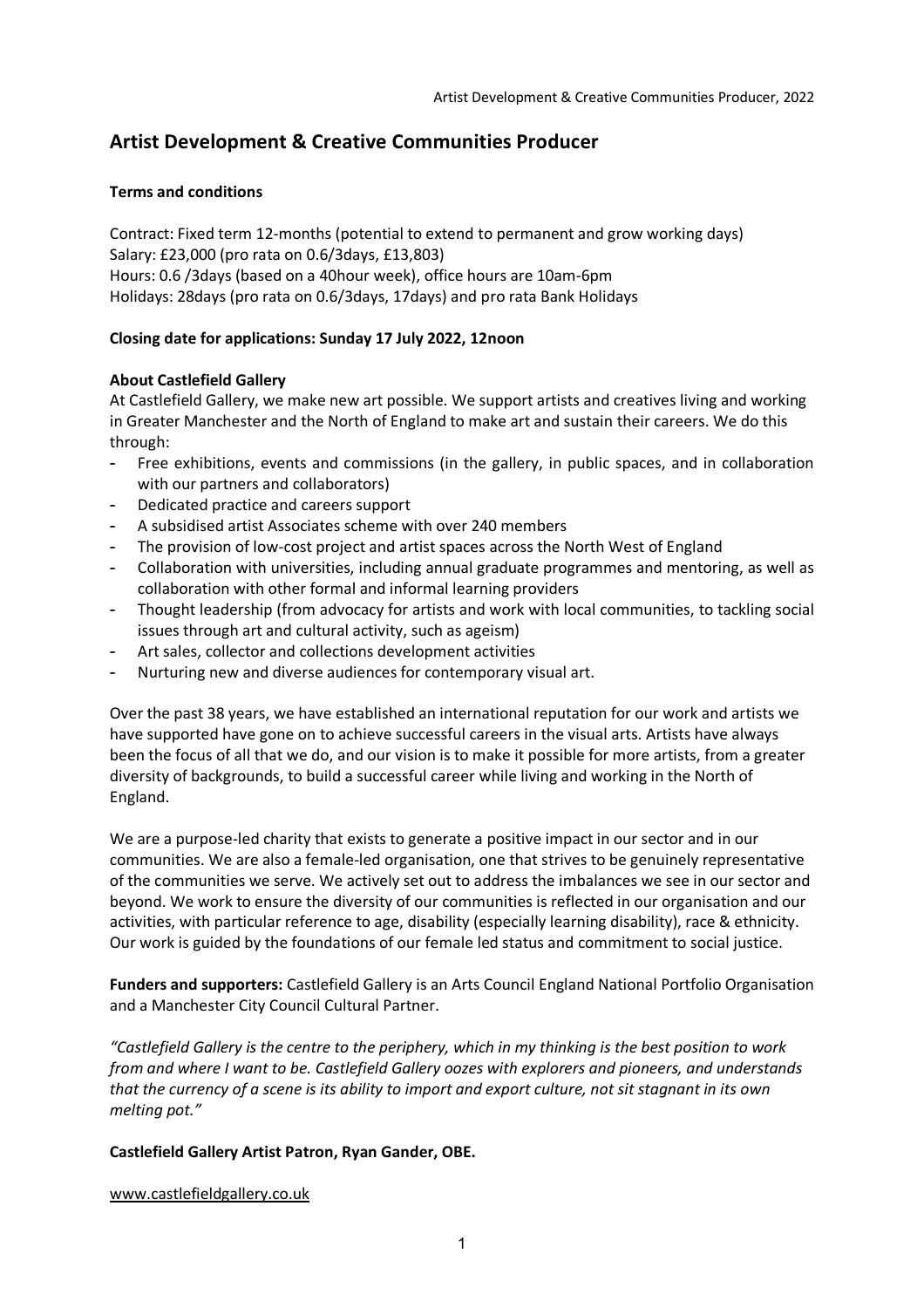# **Job summary Artist Development & Creative Communities Producer**

## **About the role**

The post-holder will be responsible for the planning, development, co-ordination and delivery of Castlefield Gallery's artist development programmes. The post-holder will also work with the gallery team to develop and deliver dynamic and varied public programmes. Key to the role will be effective partnership and collaborative working, as well as the ability to nurture relationships with organisations, groups and individuals, especially artists and creative people. Employed by Castlefield Gallery, the post-holder will be responsible to the Castlefield Gallery Director and Artistic Director.

## **What we are looking for**

We are looking for a creative person, ideally a practicing visual artist, artist-curator or artistorganiser, to develop and deliver our Artist Development Programmes and make a significant contribution to our wider creative and public programmes:

**Artist Development Programmes** – programmes of practice, professional and career development activity with specific groups of artists; from recent graduates and those at later career stages, to those forming communities of interest, those who are 'self-taught' or experiencing barriers to developing a creative career in the arts and cultural sector.

**Public Programmes -** in person and online public-facing activities, including events and creative sessions, designed to connect artists, their work and ideas with creative communities and a variety of wider public participants and audiences. You will build connections between the different strands of Castlefield Gallery's programme, enabling deeper engagement and enriching experiences.

We are looking for someone able to demonstrate a clear understanding of why it's important that Castlefield Gallery's activities are relevant to the world around us. You will be committed to the principles of equality and inclusion. You will be knowledgeable about contemporary visual arts and culture, and you will be enthusiastic about developing and working directly with people. You will be a skilled, confident communicator and be effective in inspiring others when delivering in person and online. You will be able to drive and deliver a busy, exciting programme. You will be able to work strategically whilst also being hands on. You will be a starter finisher, creative problem solver, and someone who actively seeks out and spots opportunities. You will need to work to deadlines, managing a busy workload, whilst working with an eye for detail. You will be a highly organised and motivated individual. You will be skilled at and happy working both collaboratively and independently. We are a small team but we aim high!

We highly recommend you familiarise yourself with Castlefield Gallery and our programme before making an application. For more information, visit www.castlefieldgallery.co.uk

## **Working arrangements**

Working from Castlefield Gallery's Manchester city centre offices and galleries, with some offsite / mobile working. For this reason, the post-holder will need to be resident in Greater Manchester, the North West of England or the North West border, with access to reliable transport. The role demands some evening and weekend working, and being part of a weekend rota. Wherever possible Castlefield Gallery accommodates for flexible working and reasonable adjustments.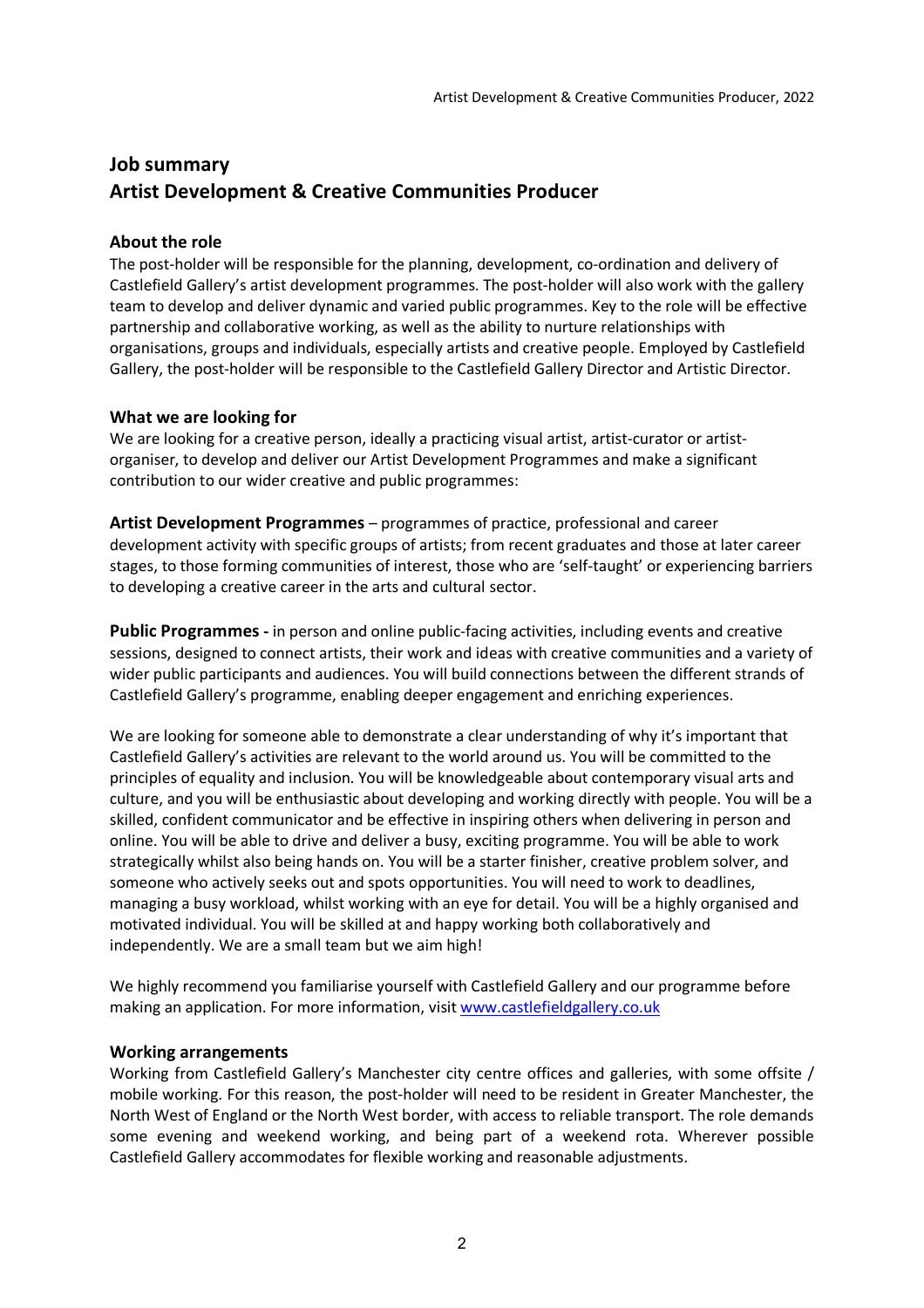## **Job Description**

### **Main responsibilities**

## **Artist Development Programmes research, planning and development:**

- research, develop and plan Castlefield Gallery artist development programmes, at times in collaboration with partners, including but not limited to: CPD, specialist and practice development sessions, research trips, coordinating, advisory, mentoring and coaching sessions and other forms of individual and group support activities
- develop strategies for encouraging artist peer-to-peer relationships and support
- be proactive in maintaining knowledge, including by developing appropriate relationships external to Castlefield Gallery
- ensure artist development programmes are informed by current practice and career development needs of contemporary visual artists, particularly those living and working in the North West of England
- develop artist development programmes in line with Castlefield Gallery's charitable objectives and company policies, with particular reference to the gallery's commitment to equality and inclusion and environmental sustainability
- support, and at times lead, fundraising, resource development and set budgets

## **Artist Development Programmes co-ordination and delivery:**

- co-ordinate and deliver Castlefield Gallery artist development programmes, including leading application and selection processes
- be responsible for co-ordinating and managing effective external relationships, especially with participating artists, other creative freelancers, collaborators and partners
- work within budget in co-ordinating and monitoring all financial activities and agreements for Castlefield Gallery artist development programmes
- be responsible for the co-ordination of artist development programmes' communications, digital and non-digital
- maintain high standards in monitoring, evaluating and reporting

## **Public Programme research, planning and development:**

- support Castlefield Gallery public programme research, planning and development, and for ranging audiences and delivery - in person, online, and blended delivery
- in shaping public programmes ensure activities connect artists and their work with creative communities and ranging audiences, to explore ideas relevant to the world around us
- in developing public programme build connections between different strands of Castlefield Gallery's programme, enabling deeper engagement, enriching experiences and growing active participation
- in support of Castlefield Gallery public programing, develop relevant and effective relationships external to Castlefield Gallery
- develop the public programme in line with Castlefield Gallery's charitable objectives and company policies, with particular reference to the gallery's commitment to equality and inclusion and environmental sustainability
- support, and at times lead, fundraising, resource development and set budgets

## **Public Programme co-ordination and delivery:**

• support co-ordination and delivery of Castlefield Gallery public programmes for ranging audiences and for in person, online, and blended delivery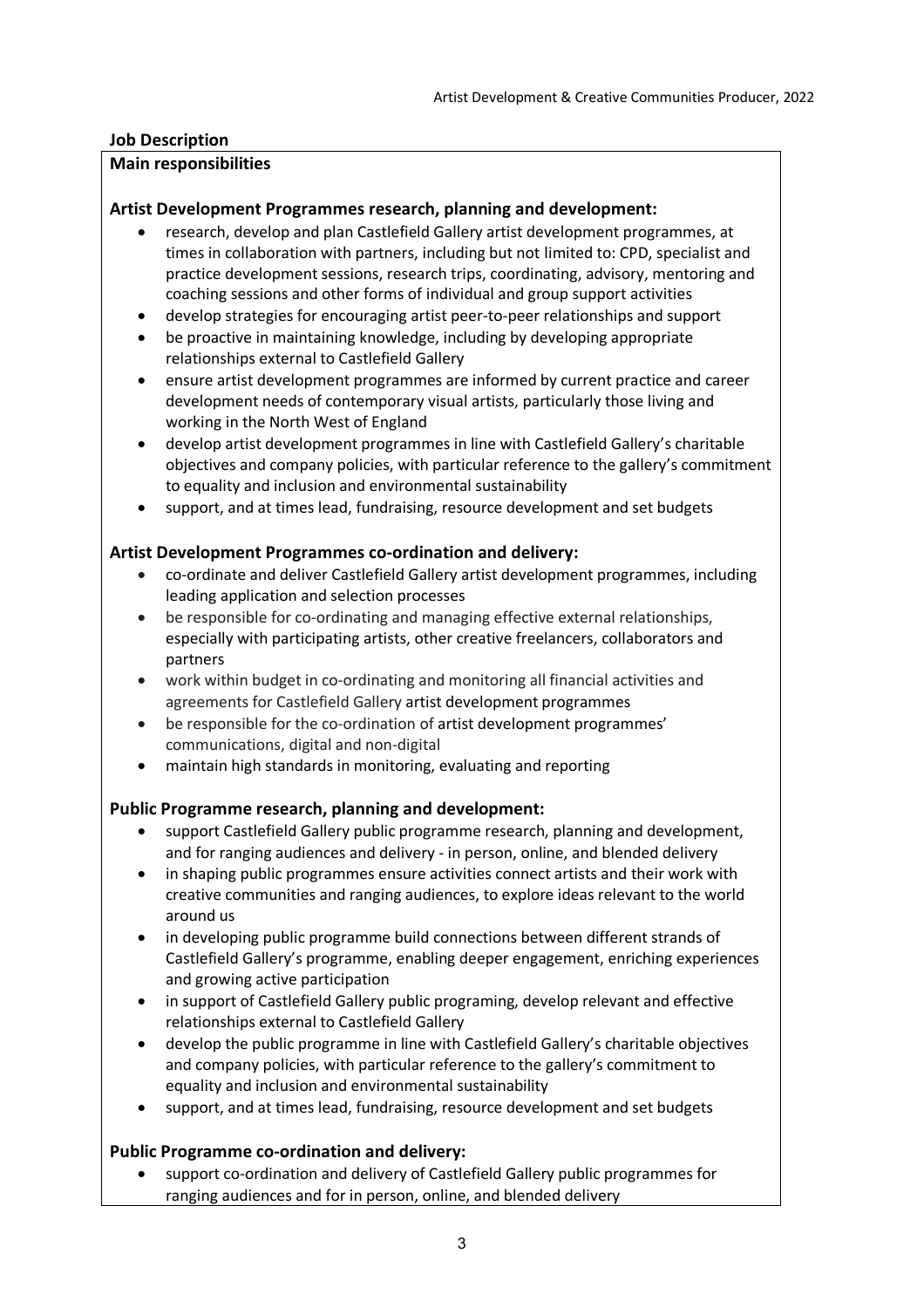- support the effective co-ordination and management of external relationships for Castlefield Gallery public programmes, especially with participating artists, other creative freelancers, collaborators and partners
- work within budget in co-ordinating financial activities and agreements for Castlefield Gallery public programmes
- be responsible for the co-ordination of public programmes' communications, digital and non-digital
- maintain high standards in monitoring, evaluating and reporting on public programmes

## **Working collaboratively:**

- work collaboratively, in particular with the gallery Artistic Director, Curator, Associates and Communications staff leads
- work collaboratively with the gallery Finance Co-ordinator to ensure the effective financial co-ordination and administration of the Artist Development and Public Programmes
- work collaboratively with the Castlefield Gallery Director & Artistic Director, the Curator & Deputy Director, and other team members as required, to ensure the effective delivery of Castlefield Gallery's wider operational needs
- work collaboratively, and effectively in support of Castlefield Gallery placements and volunteers.

### **General duties:**

- be proactive in ensuring understanding and application of the principles of equality and inclusion to your role at Castlefield Gallery
- operate within and to high standards regarding all policies and procedures at Castlefield Gallery
- maintain excellent standards with regards to all role-related financial and contracting activities
- work as a collaborative and effective member of the Castlefield Gallery team, including being part of the office and gallery rota
- be responsible as a key-holder for the gallery and premises, ensuring the safety and security of the gallery and its contents
- when working front of house, welcome and support visitors, and provide gallery and programme information to the public
- carry out art sales by cheque, cash and other methods of payment
- work as part of a team, being collectively responsible for the upkeep of the gallery, keeping the public and back of house areas safe, clean and tidy
- positively contribute and engage with Castlefield Gallery internal meetings
- be proactive in advocating for Castlefield Gallery's work, and maintain high standards in representing the gallery in all forms of communication
- liaise effectively with Castlefield Gallery key stakeholders, especially artists
- work weekends and evenings and on occasion undertake travel, including national and international, as required.

This job description cannot be considered to be exhaustive and other duties will be determined by circumstances as and when required.

## **Person Specification**

#### **Essential:**

• knowledge of contemporary visual art and culture, and particularly of artists and creative communities in the North West of England and the UK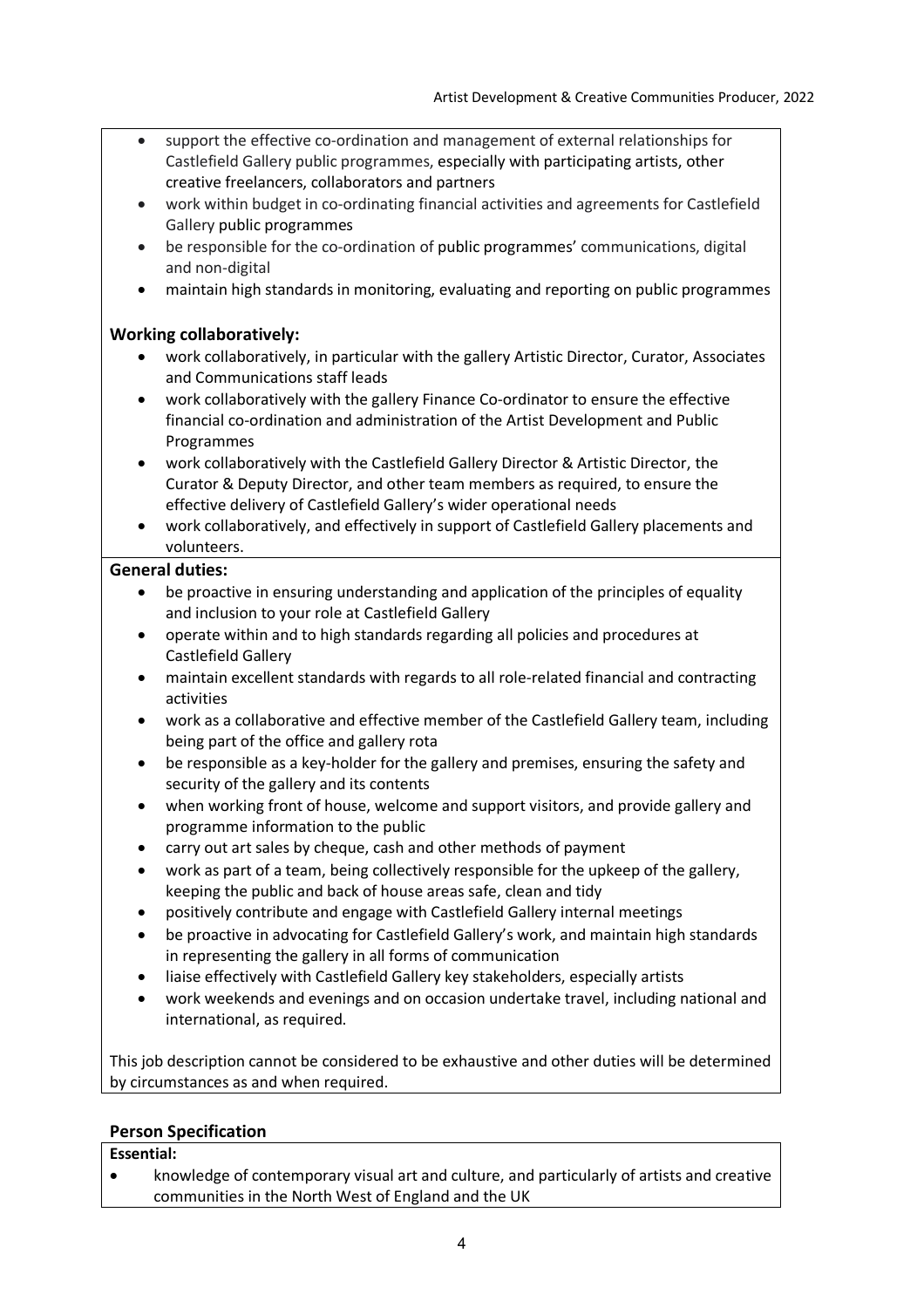- knowledge of practice and career development needs and opportunities for contemporary visual artists in the North West of England and the UK
- experience of working in a similar role, encouraging artist peer-to-peer interaction, mutual aid, supporting artists on a 1-2-1 basis and creative groups
- experience of working in a similar role conceiving, planning and delivering artistic programmes and events, including whilst working collaboratively with others
- experience of devising public programming which connects audiences and communities to artists, to practice, and to projects
- experience of nurturing and effectively managing ranging and multiple stakeholder relationships
- experience of project management planning, scheduling, identifying resources, monitoring projects
- experience of delivering public activities hosting, facilitating, and delivering them safely
- experience of working in a wide range of contexts engaging with people, communities and audiences
- excellent communications skills, across all forms of communication, able to communicate effectively with a wide range of people and confident playing a key public facing role for Castlefield Gallery
- able to work effectively as part of a team and in collaboration, fostering positive working relationships
- able to work independently, managing own time and multi-tasking in order to prioritise a busy workload whilst working to deadlines and high standards
- ability to effectively delegate, whilst demonstrating responsibility and accountability
- excellent administrative and organisational skills, with an eye for detail, a starter-finisher
- able to identify challenges and be proactive in thinking creatively to propose solutions and problem solve
- strong financial and budgeting skills
- experience of data collection, evaluation, reporting
- strong IT and digital skills including use of spreadsheets, Google Docs and Gmail, and willingness to learn and apply new programmes
- understanding of and commitment to equality and inclusion
- understanding of and commitment to environmental sustainability
- ability to recognise areas for development and have the drive to deliver change and improvement
- willingness to adhere to gallery policies and procedures, supporting others to do the same
- willingness to work evenings, weekends and with flexibility, including being part of a staff rota
- resident in Greater Manchester, the North West of England and its borders, with access to reliable transport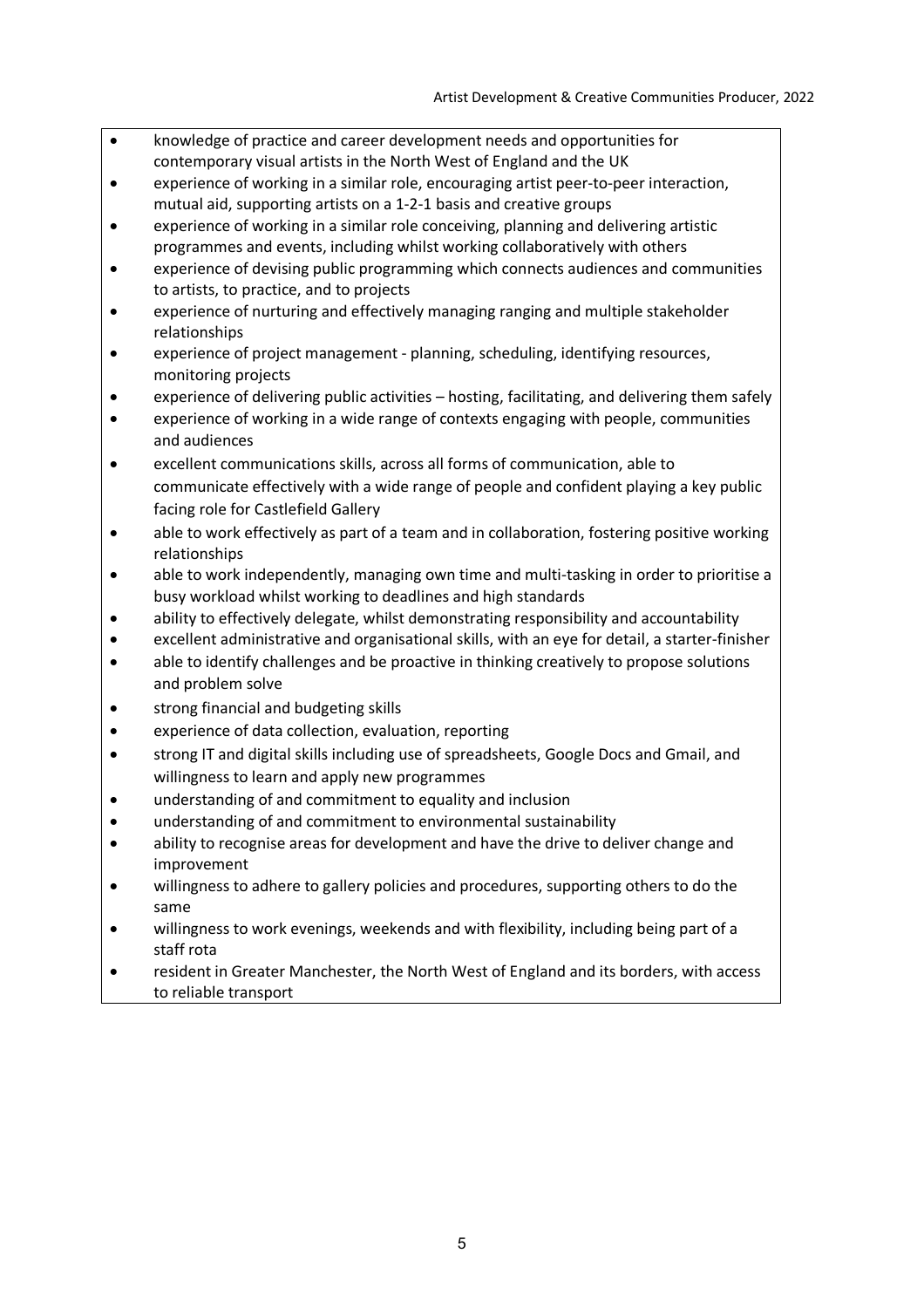#### **Desirable:**

- practicing visual artist, artist-curator or artist-organiser able to demonstrate minimum 5 years of professional practice in the field of contemporary visual arts
- experience of promoting and communicating events including producing public facing copy for PR, marketing, websites, social media
- experience of working for an artist led, focused or small-scale arts organisation
- experience of fundraising and resource development for creative projects
- experience of writing risk assessments
- experience of co-ordinating and delivering group travel
- experience of handling digital transactions, cash, and other forms of sales

#### **How to apply**

Applications should consist of:

- 1) A covering letter stating why you are interested in this role and why you are interested in working at Castlefield Gallery. The letter should also clearly outline how you meet the person specification, what qualities and experience you will bring to the role if appointed, and how you will deliver the role as outlined in the job description. The letter should be no more than two sides of A4.
- 2) A current CV that includes your personal information, your employment history (including dates, duties, reasons for leaving) and the names and contact details of at least two referees, one of whom should be your current or most recent employer.

### Please send your application to **recruitment[at]castlefieldgallery.co.uk** with **Castlefield Gallery Artist Development & Creative Communities Producer** in the subject line.

Or send your application by post to Recruitment, Castlefield Gallery, 2 Hewitt Street, Manchester M15 4GB, U.K.

We also request applicants complete an Equality Monitoring Form which is anonymised and can be completed via this link **Castlefield Gallery Diversity Monitoring (google.com)**

We aim to remove any barriers, bias or discrimination that prevents individuals or groups from realising their potential and to develop organisational cultures that positively value diversity. Our venue is fully wheelchair accessible and assistance dogs are welcome. We are aware that not everyone has internet access and access to IT equipment at home, and will take steps to make sure that this is not a barrier to applicants. If you have access needs and wish to discuss these in relation to alternative ways of applying, the interview or the role more broadly, please contact **recruitment[at]castlefieldgallery.co.uk** with **Castlefield Gallery Artist Development & Creative Communities Producer** in the subject line, or phone 0161 832 8034 and ask for Leslie Remonato.

If our offices are closed and we cannot respond immediately, we will endeavour to get back to you within 3 working days or sooner. Please note our offices are closed Saturday, Sunday and Monday inclusive.